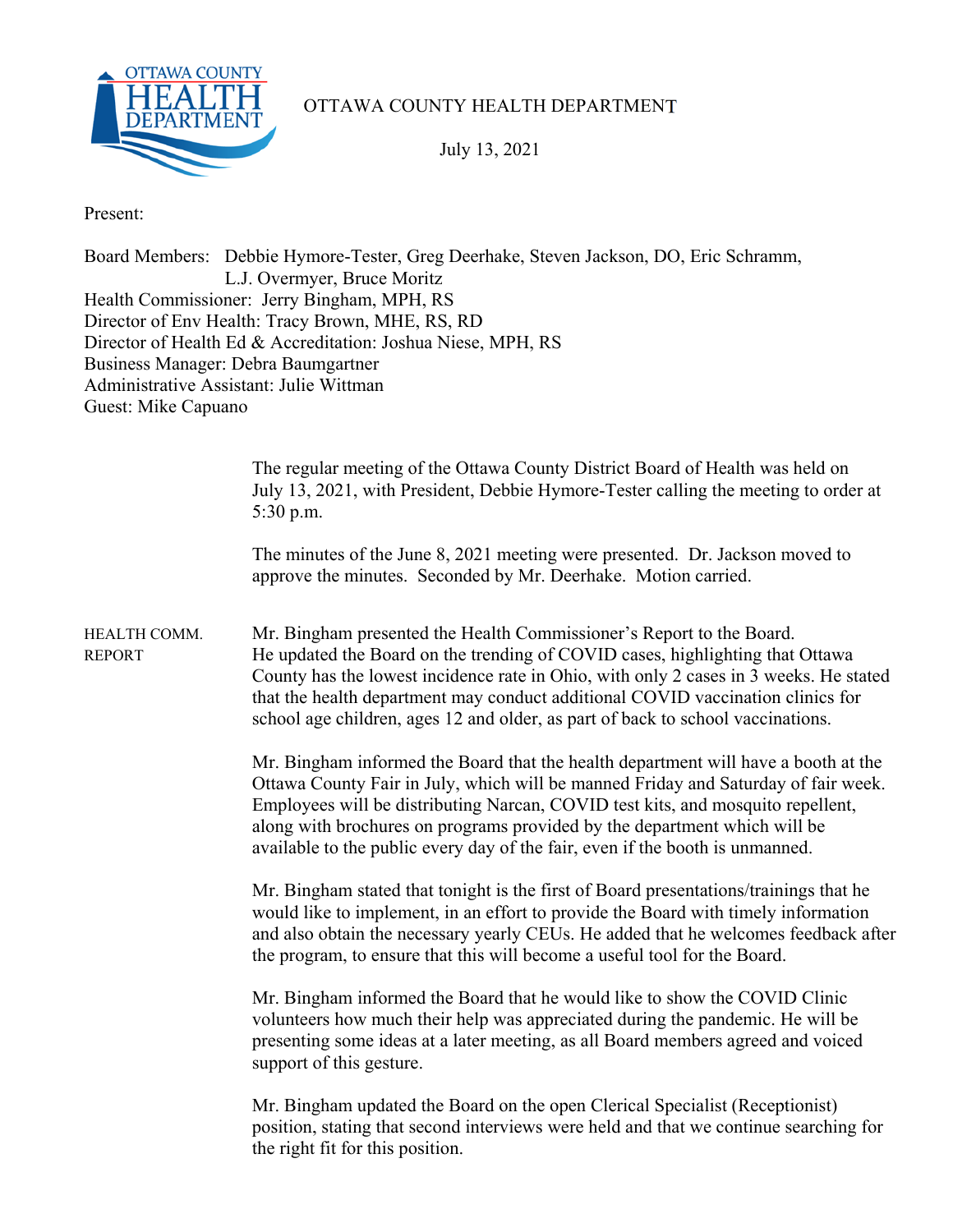|                                                                    | Mr. Bingham explained that as part of the Strategic Plan and Workforce Development<br>Plan, which were approved to begin accreditation, additional components were never<br>approved. He stated that the Performance Management Improvement Plan and<br>Quality Improvement Plan were previously missed, and that with the support of the<br>Accreditation Coordinator, he is proposing a one-year plan for both, which will then<br>restart all four plans in the same year. Mr. Bingham added that he will bring the plans<br>back to the Board for approval at the August Board Meeting.   |
|--------------------------------------------------------------------|-----------------------------------------------------------------------------------------------------------------------------------------------------------------------------------------------------------------------------------------------------------------------------------------------------------------------------------------------------------------------------------------------------------------------------------------------------------------------------------------------------------------------------------------------------------------------------------------------|
|                                                                    | Mr. Bingham showed the Board the Port Clinton Chamber of Commerce's 2020<br>Lighthouse Award, which was presented to the Ottawa County Health Department for<br>outstanding contribution in our field during the pandemic.                                                                                                                                                                                                                                                                                                                                                                    |
| PUBLIC COMMENT                                                     | No public in attendance.                                                                                                                                                                                                                                                                                                                                                                                                                                                                                                                                                                      |
| PRESENTATION-<br><b>BOARD CEUs</b><br><b>ROLE OF EPI</b>           | Mike Capuano presented the Role of the Epidemiologist to the Board, explaining his<br>role as the Epidemiologist/Emergency Planner and how it related to the pandemic.<br>The Board earned 30 minutes of CEUs from this presentation.                                                                                                                                                                                                                                                                                                                                                         |
| <b>DIVISION REPORTS</b><br>1. Nursing                              | Mr. Bingham briefly presented the quarterly Nursing Division Report statistics, and<br>explained that there is a walk-in COVID vaccination clinic held every Friday,<br>however, it has not been attended well.                                                                                                                                                                                                                                                                                                                                                                               |
| 2. Env Health                                                      | Ms. Brown reported on the quarterly Environmental Health Division statistics and<br>explained that the Mosquito Program is up and running and the intern will be<br>presenting her program information to the Board next month. Ms. Brown informed<br>the Board that one campground operator has not obtained a license to operate in 2<br>years and that the Ottawa County Prosecuting Attorney has sent him a letter<br>threatening daily fines if he does not obtain his license for 2020 and 2021, and<br>complete his campground's expansion plan through the Ohio Department of Health. |
| 3. Health Ed/Accred                                                | Mr. Niese updated the Board on Accreditation, stating that as the department comes<br>out of Approved Archive, the 1 year deadline clock begins to submit documentation.<br>He explained the different key documents that have not yet been approved, and the<br>formal documentation required for Accreditation. Mr. Niese informed the Board that<br>within the next couple weeks, a survey will be made available for the public, along<br>with a credit card machine for payment.                                                                                                         |
| <b>FISCAL REPORTS</b><br>1. HH Accts. Recv.<br>2. Financial Report | Ms. Baumgartner presented the June 2021 Home Health Accounts Receivable Report.<br>Dr. Jackson moved to write off the remaining \$1,550.84 Home Health balance, as it is<br>over one year old. Seconded by Mr. Overmyer. Motion carried.<br>Ms. Baumgartner presented the June 2021 Board of Health Financial Report.                                                                                                                                                                                                                                                                         |
| <b>FOOD SAFETY</b><br><b>TRAINING FEES</b>                         | Mr. Niese presented a proposal for fee changes to current Food Safety Training<br>Fees. Dr. Jackson moved to approve the fees for the Food Program Training Program<br>as presented. (Attached) Seconded by Mr. Schramm. Motion carried.                                                                                                                                                                                                                                                                                                                                                      |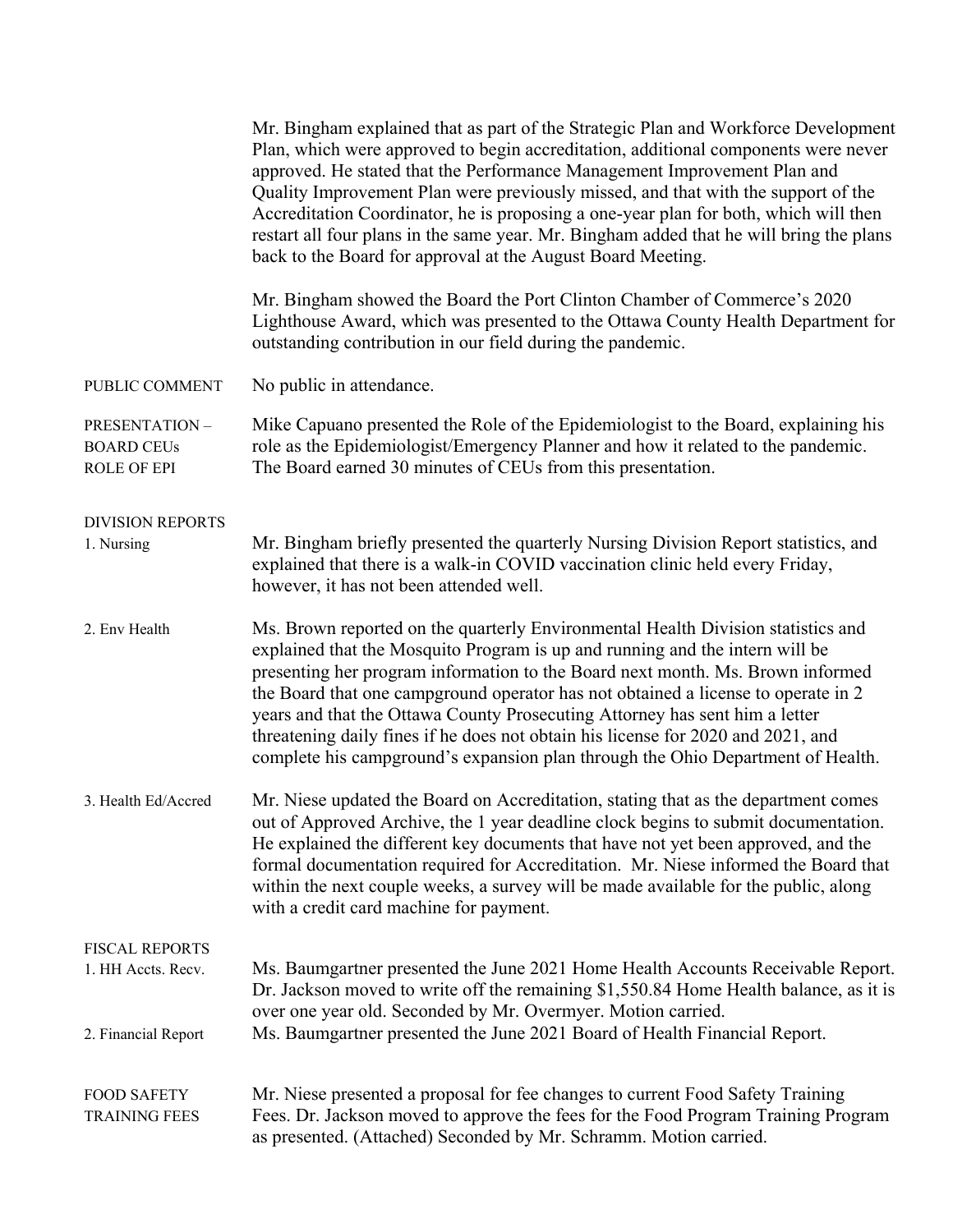MEETINGS Mr. Overmyer moved to approve attendance at the following meetings:

| 07/22/21 | NW PHEP Epidemiologist/Planners – Findlay (Capuano) |
|----------|-----------------------------------------------------|
| 07/23/21 | NW Governance – Bowling Green (Bingham)             |
| 07/23/21 | NW AOHC – Bowling Green (Bingham)                   |

Seconded by Dr. Jackson. Motion carried.

BILL APPROVALS Mr. Moritz moved to pay the bills. (Attached) Seconded by Dr. Jackson. Motion carried.

EXECUTIVE SESSION Mr. Overmyer moved to enter into Executive Session for personnel matters to consider the appointment, employment, dismissal, discipline, promotion, demotion, or compensation of a public employee or official. Seconded by Mr. Schramm. Roll call vote: Ms. Hymore-Tester-yes, Mr. Deerhake-yes, Dr. Jackson-yes, Mr. Schramm-yes, Mr. Overmyer-yes, Mr. Moritz-yes. Motion carried.

> Mr. Overmyer moved to enter into open session. Seconded by Dr. Jackson. Motion carried.

Dr. Jackson moved to approve an addendum to the new contract for Gerald W. Bingham, Jr., Health Commissioner, for a 3-year term beginning July 1, 2021, at \$88,192.00 per year, \$42.40 per hour, retroactive to December 20, 2020. Seconded by Dr. Jackson. Motion carried.

Next Meeting Date August 10, 2021 at 5:30 p.m.

Being no further business, the meeting was adjourned.

Respectfully Submitted,

Gerald W. Bingham, MPH, RS Debbie Hymore-Tester Health Commissioner President Secretary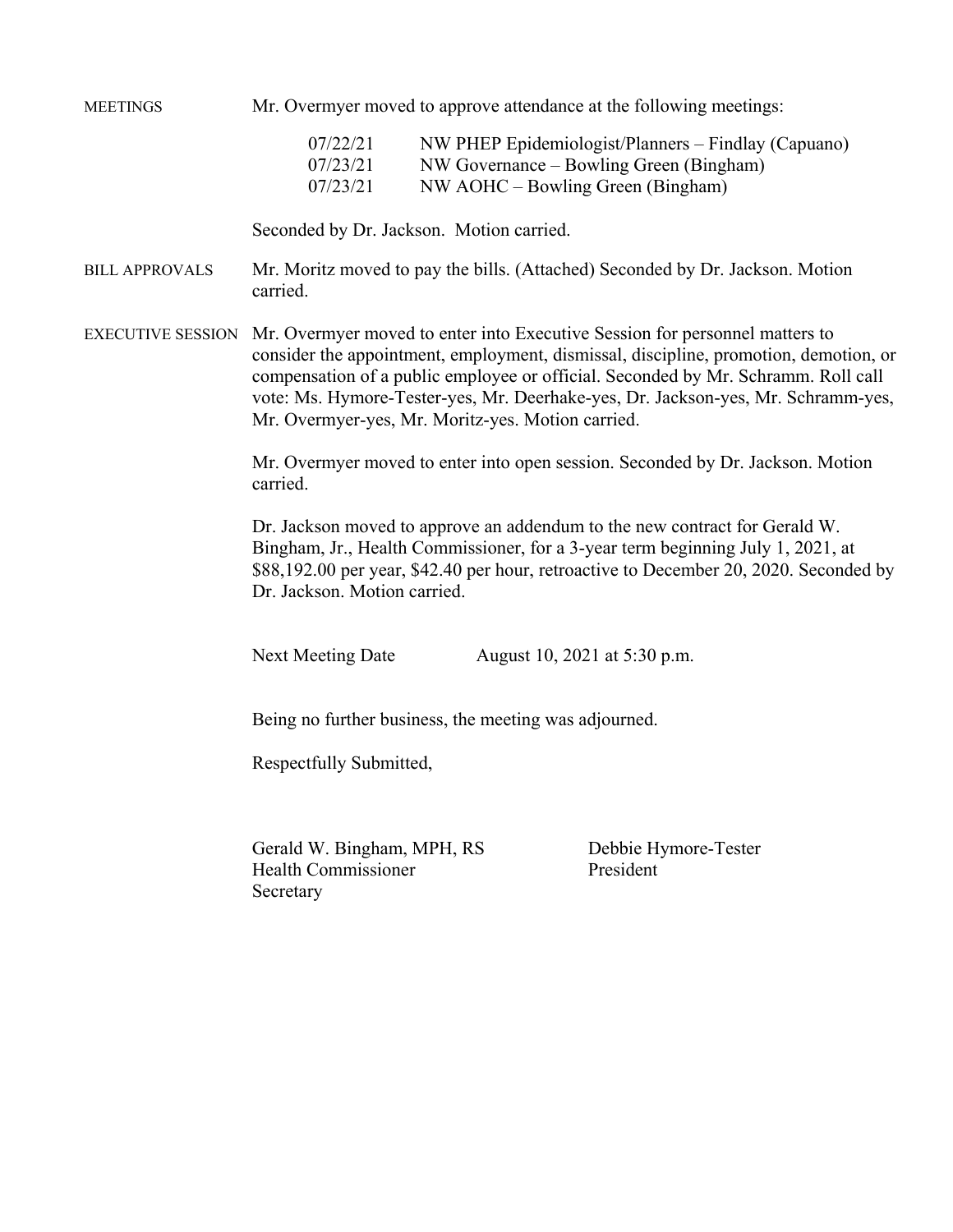## **OTTAWA COUNTY HEALTH DEPARTMENT Food Safety Training Fees Effective July 14, 2021**

| <b>Training</b>              | <b>Current</b><br>Charge | <b>Proposed</b><br>Charge |
|------------------------------|--------------------------|---------------------------|
| Level One - Person in Charge | \$ 30.00 / person        | \$ 30.00 / person         |
| Level Two - ServSafe®        | \$160.00 / person        | \$175.00 / person         |
| Level Two - ServSafe® Retest | \$ 60.00 / person        | \$ 60.00 / person         |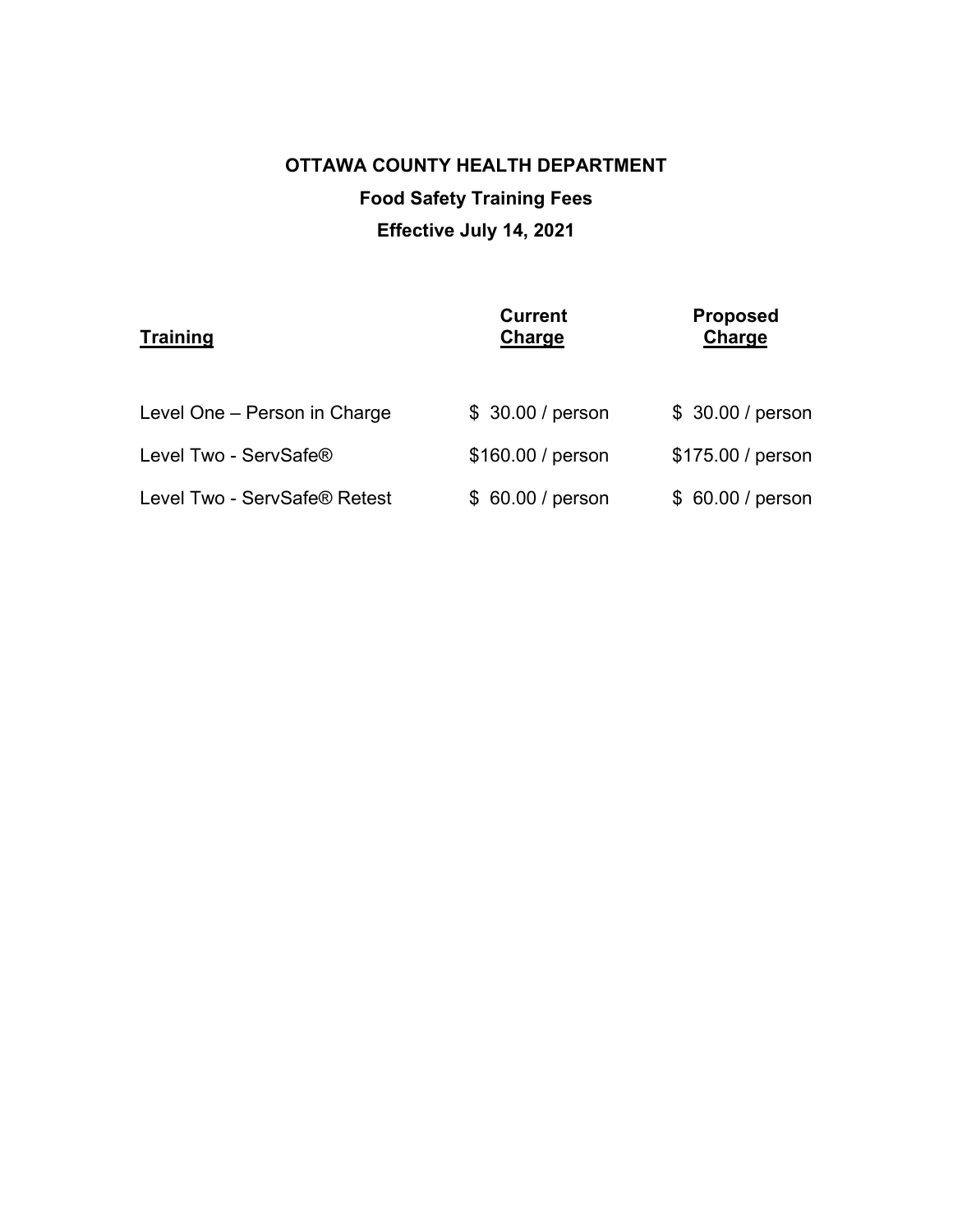## BILLS PAID JULY 2021

| AMAZON CAPITAL SERVICES, INC.<br>SUPPLIES FOR JUNE | \$14.98     | <b>MCCLOSKEY</b><br>TRAVEL - JUNE | \$39.20     |
|----------------------------------------------------|-------------|-----------------------------------|-------------|
| ANDA, INC.                                         | \$11.40     | <b>MORITZ</b>                     | \$80.00     |
| <b>MEDROXYPROGESTERONE</b>                         |             | BOARD MTG 07/13/21                |             |
| ANDA, INC.                                         | \$36.51     | OHIO DIVISION OF REAL ESTATE      | \$7.50      |
| <b>TRI-SPRINTEC</b>                                |             | BURIAL PERMIT                     |             |
| <b>BINGHAM</b>                                     | \$16.80     | OTTAWA COUNTY COMMISSIONERS       | \$540.21    |
| TRAVEL - JUNE                                      |             | <b>WORKERS COMP ADMIN FEE</b>     |             |
| <b>BROWN</b>                                       | \$183.12    | <b>OVERMYER</b>                   | \$80.00     |
| <b>TRAVEL - JUNE</b>                               |             | BOARD MTG 07/13/21                |             |
| CASTALIA TRENCHING & READY MIX                     | \$53,535.00 | <b>OVERMYER</b>                   | \$547.68    |
| <b>SEWAGE SYSTEM WPCLF</b>                         |             | TRAVEL - JUNE                     |             |
| CDW-G GOVERNMENT, INC                              | \$1,370.62  | PERRY PROTECH                     | \$72.95     |
| <b>COMPUTER EQUIPMENT</b>                          |             | <b>COPIER SERVICE FOR 08/21</b>   |             |
| <b>CELLIER</b>                                     | \$8.40      | PERRY PROTECH                     | \$114.22    |
| TRAVEL - JUNE                                      |             | OVERAGE FOR 06/21                 |             |
| CONCORDANCE HEALTHCARE                             | \$364.75    | PUBLIC HEALTH ACCREDITATION       | \$5,600.00  |
| SUPPLIES FOR JUNE                                  |             | ANNUAL ACCRED SERVICES            |             |
| <b>CROWELL</b>                                     | \$30.80     | <b>QUILL CORPORATION</b>          | \$66.90     |
| <b>TRAVEL - JUNE</b>                               |             | PRESCRIPTION PADS                 |             |
| <b>DEERHAKE</b>                                    | \$80.00     | RIVERVIEW INDUSTRIES, INC.        | \$1,076.28  |
| BOARD MTG 07/13/21                                 |             | CUST. SERV FOR 06/21              |             |
| ERIE COUNTY GENERAL HEALTH                         | \$273.00    | <b>RUSH</b>                       | \$488.88    |
| <b>WATER SAMPLES - JUNE</b>                        |             | <b>TRAVEL - JUNE</b>              |             |
| ESOLUTIONS, INC.                                   | \$95.00     | SANDATA TECHNOLOGIES              | \$465.24    |
| HH FILE TRANSFER SERVICES                          |             | HOME PRO SERVICES-JULY            |             |
| <b>FACER</b>                                       | \$394.80    | SANOFI PASTEUR, INC.              | \$156.44    |
| <b>TRAVEL - JUNE</b>                               |             | TB                                |             |
| <b>FOX</b>                                         | \$54.32     | <b>SCHRAMM</b>                    | \$80.00     |
| <b>TRAVEL - JUNE</b>                               |             | BOARD MTG 07/13/21                |             |
| FP MAILING SOLUTIONS                               | \$218.93    | <b>SEGAARD</b>                    | \$13.44     |
| POSTAGE METER INK                                  |             | <b>TRAVEL - JUNE</b>              |             |
| FRIENDS OFFICE                                     | \$33.87     | SHOPLET.COM                       | \$650.56    |
| <b>SUPPLIES - JUNE</b>                             |             | SUPPLIES FOR JULY                 |             |
| GILMORE JASION MAHLER, LTD                         | \$950.00    | TREASURER, STATE OF OHIO          | \$1,542.00  |
| 2020 MEDICARE COST REPORT                          |             | 2ND QTR SEWAGE CERTS              |             |
| HEIN                                               | \$250.88    | TREASURER, STATE OF OHIO          | \$516.00    |
| <b>TRAVEL - JUNE</b>                               |             | 2ND QTR WATER CERTS               |             |
| HYMORE-TESTER                                      | \$80.00     | TREASURER, STATE OF OHIO          | \$264.30    |
| BOARD MTG 07/13/21                                 |             | <b>VS PAPER</b>                   |             |
| <b>JACKSON</b>                                     | \$80.00     | TREASURER, STATE OF OHIO          | \$8,924.48  |
| BOARD MTG 07/13/21                                 |             | 2ND QTR VITAL STATS 2021          |             |
| <b>KROGER</b>                                      | \$13.37     | TREASURER, STATE OF OHIO          | \$420.00    |
| SUPPLIES - JUNE                                    |             | 2ND QTR RFE CERTS                 |             |
| <b>KROGER</b>                                      | \$70.26     | TREASURER, STATE OF OHIO          | \$11,350.00 |
| SUPPLIES - MAR-JUNE                                |             | 2ND QTR POOL CERTS                |             |
| <b>MAGRUDER HOSPITAL</b>                           | \$1.11      | TREASURER, STATE OF OHIO          | \$9,020.00  |
| <b>TB SYRINGE</b>                                  |             | 2ND QTR CAMP CERTS                |             |

| MCCLOSKEY                     | \$39.20     |
|-------------------------------|-------------|
| <b>TRAVEL - JUNE</b>          |             |
| <b>MORITZ</b>                 | \$80.00     |
| BOARD MTG 07/13/21            |             |
| OHIO DIVISION OF REAL ESTATE  | \$7.50      |
| <b>BURIAL PERMIT</b>          |             |
| OTTAWA COUNTY COMMISSIONERS   | \$540.21    |
| <b>WORKERS COMP ADMIN FEE</b> |             |
| <b>OVERMYER</b>               | \$80.00     |
| BOARD MTG 07/13/21            |             |
| OVERMYER                      | \$547.68    |
| <b>TRAVEL - JUNE</b>          |             |
| PERRY PROTECH                 | \$72.95     |
| COPIER SERVICE FOR 08/21      |             |
| PERRY PROTECH                 | \$114.22    |
| OVERAGE FOR 06/21             |             |
| PUBLIC HEALTH ACCREDITATION   | \$5,600.00  |
| ANNUAL ACCRED SERVICES        |             |
| QUILL CORPORATION             | \$66.90     |
| PRESCRIPTION PADS             |             |
| RIVERVIEW INDUSTRIES. INC.    | \$1,076.28  |
| CUST. SERV FOR 06/21          |             |
|                               |             |
| RUSH<br><b>TRAVEL - JUNE</b>  | \$488.88    |
|                               |             |
| <b>SANDATA TECHNOLOGIES</b>   | \$465.24    |
| HOME PRO SERVICES-JULY        |             |
| SANOFI PASTEUR, INC.          | \$156.44    |
| тв                            |             |
| SCHRAMM                       | \$80.00     |
| BOARD MTG 07/13/21            |             |
| SEGAARD                       | \$13.44     |
| TRAVEL - JUNE                 |             |
| SHOPLET.COM                   | \$650.56    |
| SUPPLIES FOR JULY             |             |
| TREASURER, STATE OF OHIO      | \$1,542.00  |
| 2ND QTR SEWAGE CERTS          |             |
| TREASURER, STATE OF OHIO      | \$516.00    |
| 2ND QTR WATER CERTS           |             |
| TREASURER, STATE OF OHIO      | \$264.30    |
| <b>VS PAPER</b>               |             |
| TREASURER, STATE OF OHIO      | \$8,924.48  |
| 2ND OTR VITAL STATS 2021      |             |
| TREASURER, STATE OF OHIO      | \$420.00    |
| 2ND QTR RFE CERTS             |             |
| TREASURER, STATE OF OHIO      | \$11,350.00 |
| 2ND QTR POOL CERTS            |             |